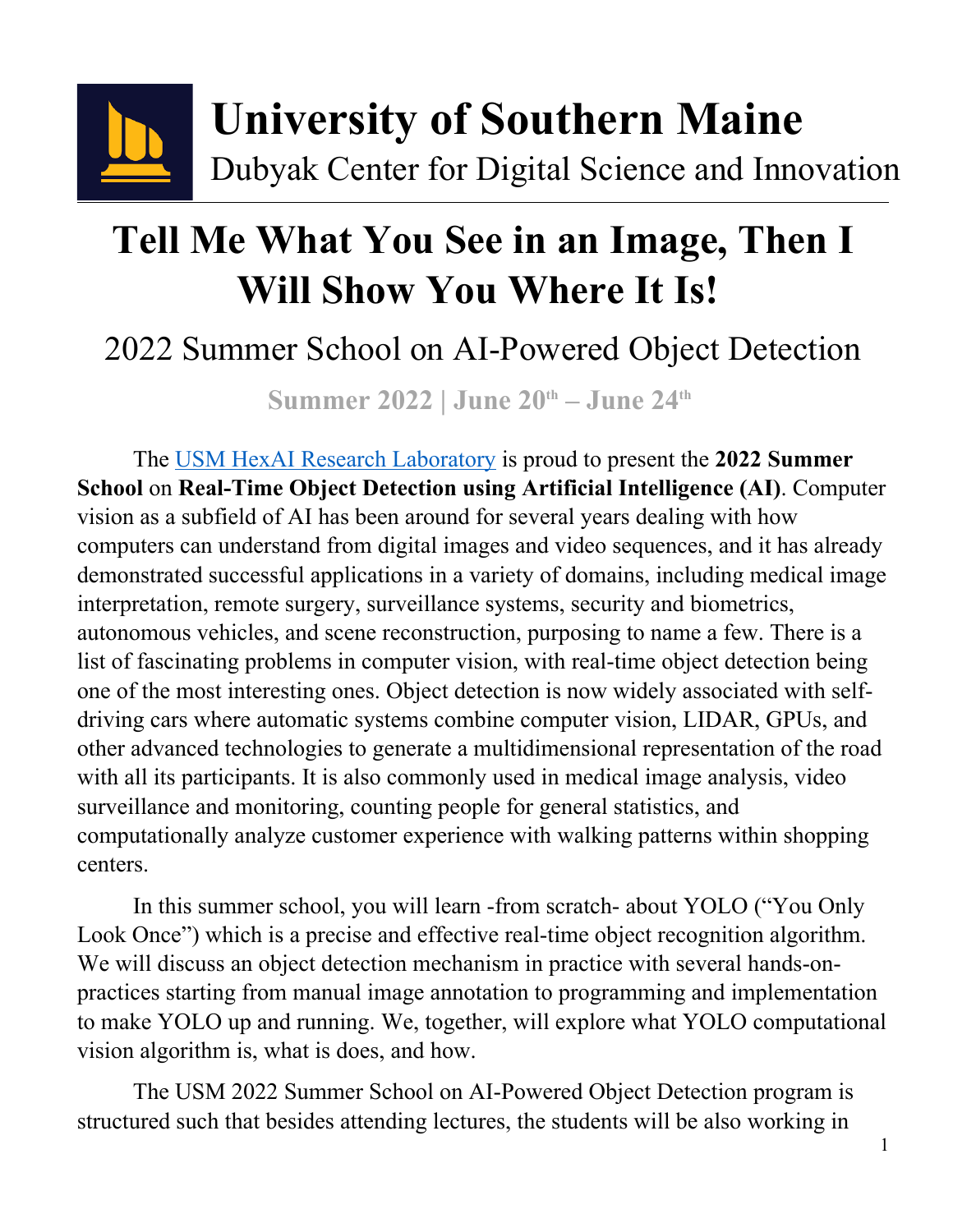teams on a project assignment. The team projects will be evaluated by a committee of the summer school, and there will be three awards in the end of the summer school. Half of each day class will be devoted to lectures, with the remaining time used for practical work in teams on solving object detection in digital images.

#### **Topics included but not limited to:**

- Introduction to Object Detection in Computer Vision
- Python Installation / Installation of Essential Packages
- Manual Annotation of Images using the LabelImage Toolset
- Sliding Windows and Bounding Boxes in Object Detection
- Non-max Suppression
- YOLO (You Only Look Once) and SSD (Single Shot Detector)

#### **Camp Leaders:**

- [Ahmad P. Tafti](https://usm.maine.edu/cos/ahmad-pahlavan-tafti)
- [Nickolas Littlefield](https://www.linkedin.com/in/nlit)

#### **Target Audiences:**

High School Students (K-11 & K-12)

#### **Number of Seats:**

min: 8, max: 12 Seats are available.

#### **Date/Time:**

- June  $20<sup>th</sup>$  to June  $24<sup>th</sup>$ ,  $2022$
- $\bullet$  9:30 am to 3:30 pm EDT (1 hour at lunch)

#### **Room:**

USM Science Building